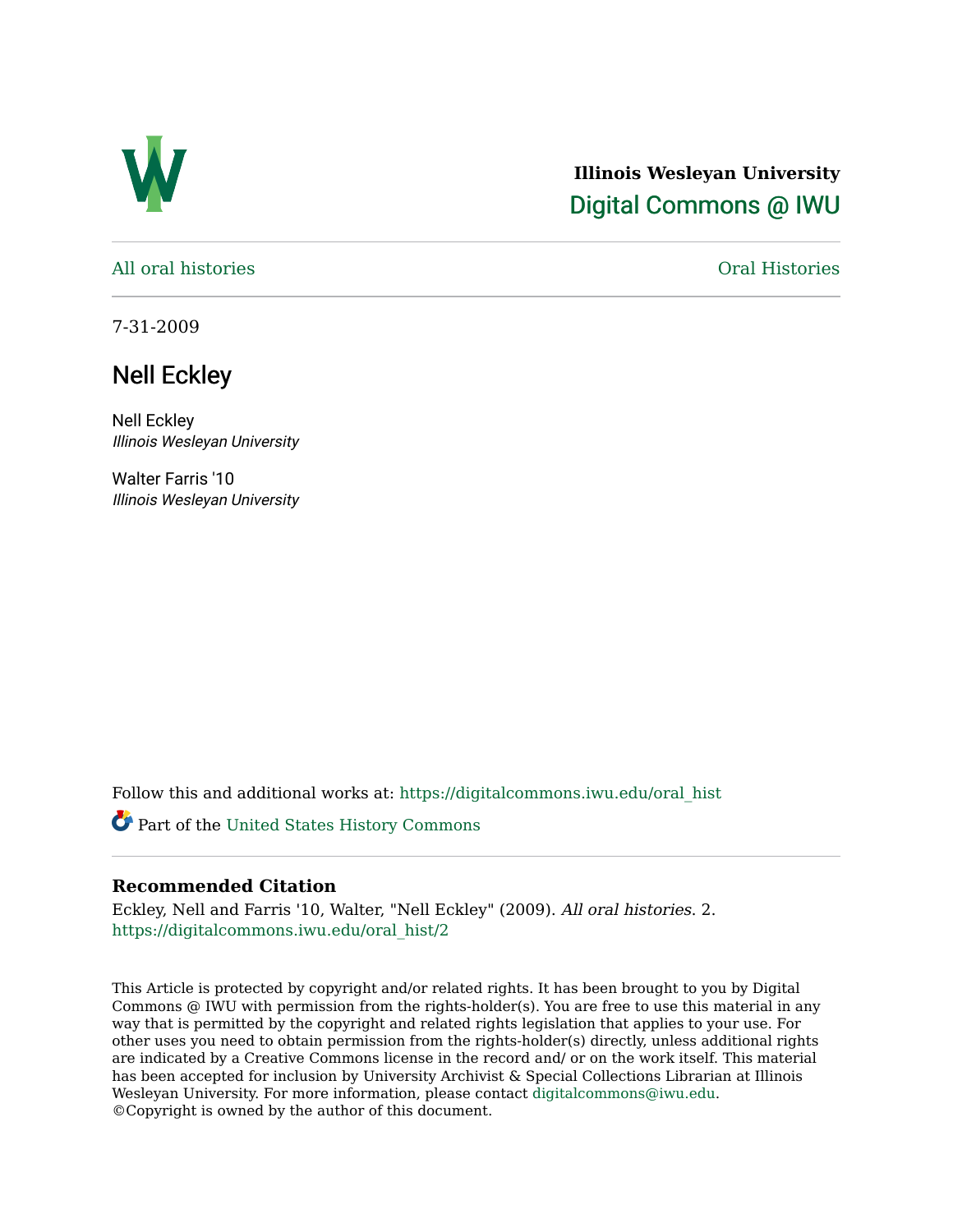Walter Ferris: It is July 31<sup>st</sup>, 2009. My name is Walter Farris. Could you please state your name and the location of this interview for the record?

Mrs. Robert Eckley: Nell Eckley. We live at 20 Walker Drive, Bloomington, 11. 61701

Ferris: Okay. Did you have any involvement with the Illinois Wesleyan University before your tenure started in 1968?

Eckley: No

Farris: No

Eckley: We had been in Bloomington several times during our 14 years in Peoria and I had seen the university but did not remember much about it.

Farris: Okay

Eckley: When my husband was approached about the job, we drove over with our four children. I remember saying "are we going to come here?" The campus was in need of new buildings and extreme landscaping. Over a hundred trees had been lost to the Dutch Elm disease. I said "how are we going to help, what can we do?" But Bob made the decision to come with the family backing him and we began what was a great adventure for all of us. We arrived in 1968 and retired in 1986 so we had eighteen years to do many of the things that Bob had planned from the beginning. We came at the busiest time of our lives. We were in our forties with our oldest son, Robert, a senior in high school, our daughter Jane a junior, our son Paul a freshman and youngest daughter Rebecca in the sixth grade. Actually they were wonderful about making the changes, leaving their schools in Peoria where they had been all of their lives. I think they thought it would be exciting, but it was difficult for each one in different ways. They had to learn one thing very fast and that was they could never do or say anything that would embarrass their father.

(Both laugh)

We started when many of the community leaders were less involved than Methodist ministers and church people, although Wesleyan had been a part of the town since 1850. We needed to raise money and I can remember saying to my husband who was an economist, "you have never raised money before, how do you go about it?" His comment was " we will just have to learn how NOW." He did learn quickly and was successful. For example, when he came the endowment was six million and when he left it was fifty million. My job was to care for the four children, to entertain often, to start a campus beautification project and to build a new president's home. The latter seemed my biggest wony as I had never built a house and never wanted to build a house. Bob did not have much time to work with me, but we had a very patient builder and the job was finished during the first year. It has been enlarged several times since we left. I am sure you have read about that.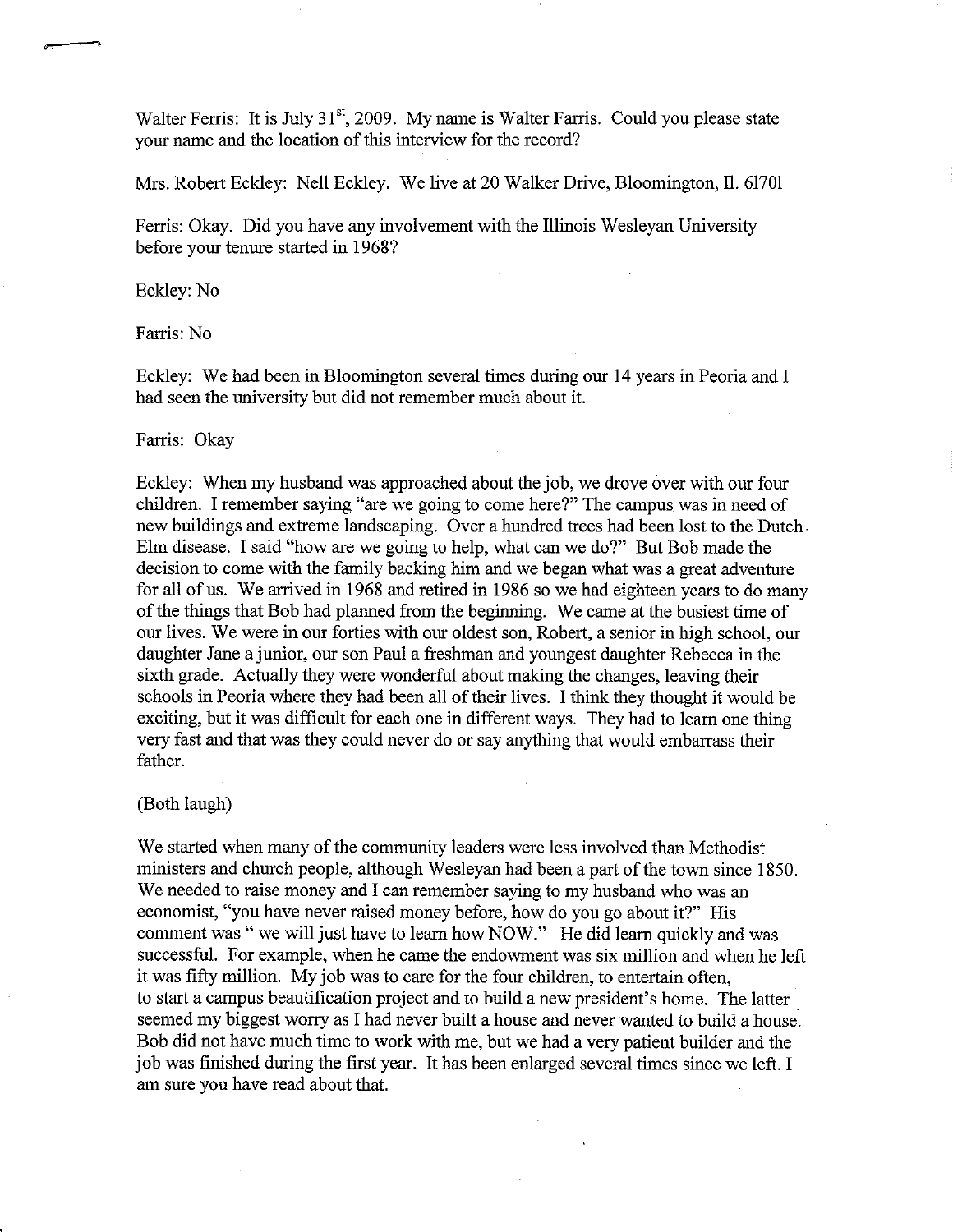Farris: Yes I have. So you were responsible for the original.

Eckley: Yes

Farris: Wow

Eckley: We went through some trials and tribulations with the house, but the next important thing was to help beautify the campus, to replace and plant new trees. We found an alumna, Nelva Weber Samataro from New York. She graciously came to help us with the planning for at least a dozen summers. She and her husband would stay with us at the president's home and we would ride around the campus while she took notes and sent her plans back. We followed her suggestions and reaped the benefits.

Farris: Oh it's gorgeous. So what are your thoughts on how the beautification has continued on what became the Eckley Quad?

Eckley: I think they have done a wonderful job. The fine maintenance staff have taken beautiful care of trees and plantings and have added and replaced so that it is a real joy to walk all over the campus. The last plantings just before we left were the lovely cherry blossom trees along the side of Shaw Hall, which glow with their beauty every spring.

Eckley: To entertain became very important. There was a period where I think we were having two dinner parties a week. I look back remembering how nice the children were during those times because it was their home too. They were trying to bring friends in also. We also opened the home up to outside board members, speakers and important people when they were on campus. We did not have a guest house then. The children would double up to help out. It was mostly an emphasis on raising money as it is in all of higher education.

## Farris: Yeah

Our oldest son started college the second year we were there. As a matter of fact while we were at IWU our four children were in and out of eleven universities in twelve years. Three of them took courses during the summers at Wesleyan or somewhere else. One went on a foreign trip during short term in January. Our oldest son, Robert, attended Lawrence University in Appleton, Wisconsin, and later got an MBA from Washington University in St. Louis. He worked for IBM for ten years, but now has his own successful business in photography in St. Louis with his wife who also teaches since she has her MFA from the University of Missouri. Our second daughter, Jane, also went to Lawrence, but received her degree in nursing fiom Emery University. While practicing nursing she decided on law school at DePaul in Chicago. She now has her own practice in Oakland, California, working with the medical profession and is married to an attorney.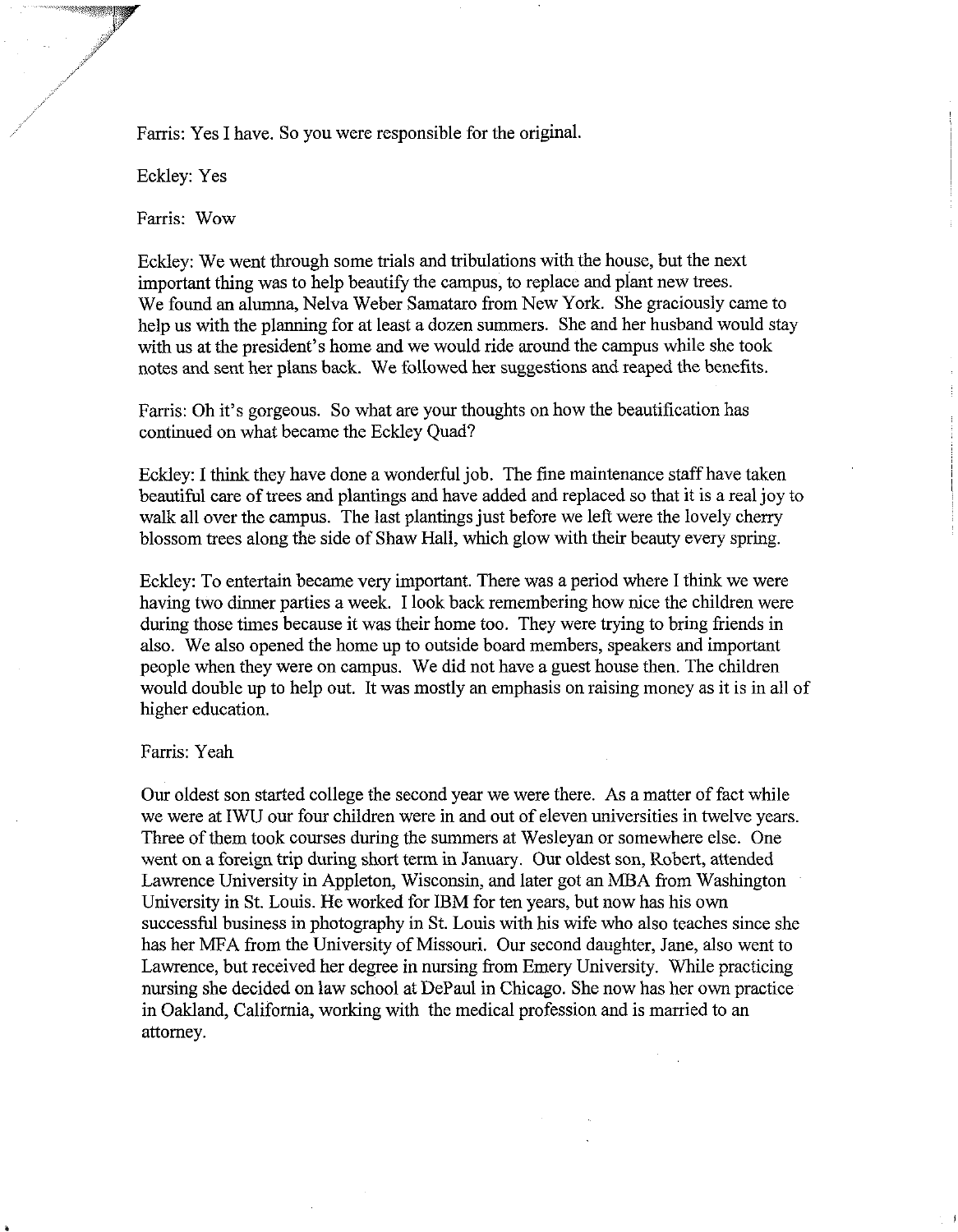Paul, our second son graduated fiom Northwestern University, then went on to the University of Chicago for his MBA. He is with State Farm as Senior Vice President of the investment department in charge of their stock portfolio. He married a graduate of IWU and has one daughter, age 14. Our daughter Rebecca graduated from Indiana University in music as a harp major. She married a fiend of her brother's from Appleton, Wisconsin, and together they started and have a very successful antique business called The Harp Gallery. We have five grandchildren who delight us each time we see them.

Eckley: When my husband and staff asked me to talk to freshman parents during freshman orientation I reluctantly agreed. But I had plenty of information with our family to share with them on what they could look forward to-both pleasant and unpleasant. Actually we had fun during that session. I think it put some of them at ease.

Farris: Sounds great. So what kind of connections have you had with the university since those 18 years?

Eckley: We have definitely stayed connected. The first fifteen years after retirement we traveled abroad every year. Now we are here more as our travels take us to our children and to Chicago seven times a year for the Chicago Symphony. But IWU is never far from our thoughts and prayers. We think that Dick and Pat Wilson are doing a fabulous job, needed badly at this particular time. They are here for the university and not just for themselves, totally devoted.

Farris: That's great. And did you live in the house you built on campus the entire 18 years you were here?

Eckley: While building it we lived in Park Place, which is next to the chapel. Once we moved it quickly became home.

Farris: And are there any particular faculty members that stick out in your memory as having an extraordinary influence on your personal experience at Illinois Wesleyan?

Eckley: Oh yes, there were and are many faculty members who were helpful and kind and who have become special friends. Of course, with the size and turnover of the faculty, there were many who unfortunately I did not get to know. Since Bob interviewed all faculty before they were hired he was more fortunate.

Farris: Is there a favorite story or memory, or perhaps even several, that you can relate to during your time at Illinois Wesleyan?

Eckley: Goodness, there must easily be a hundred or more to think back upon and laugh or cry.

Farris: Oh, you can take some time, There's no hurry at all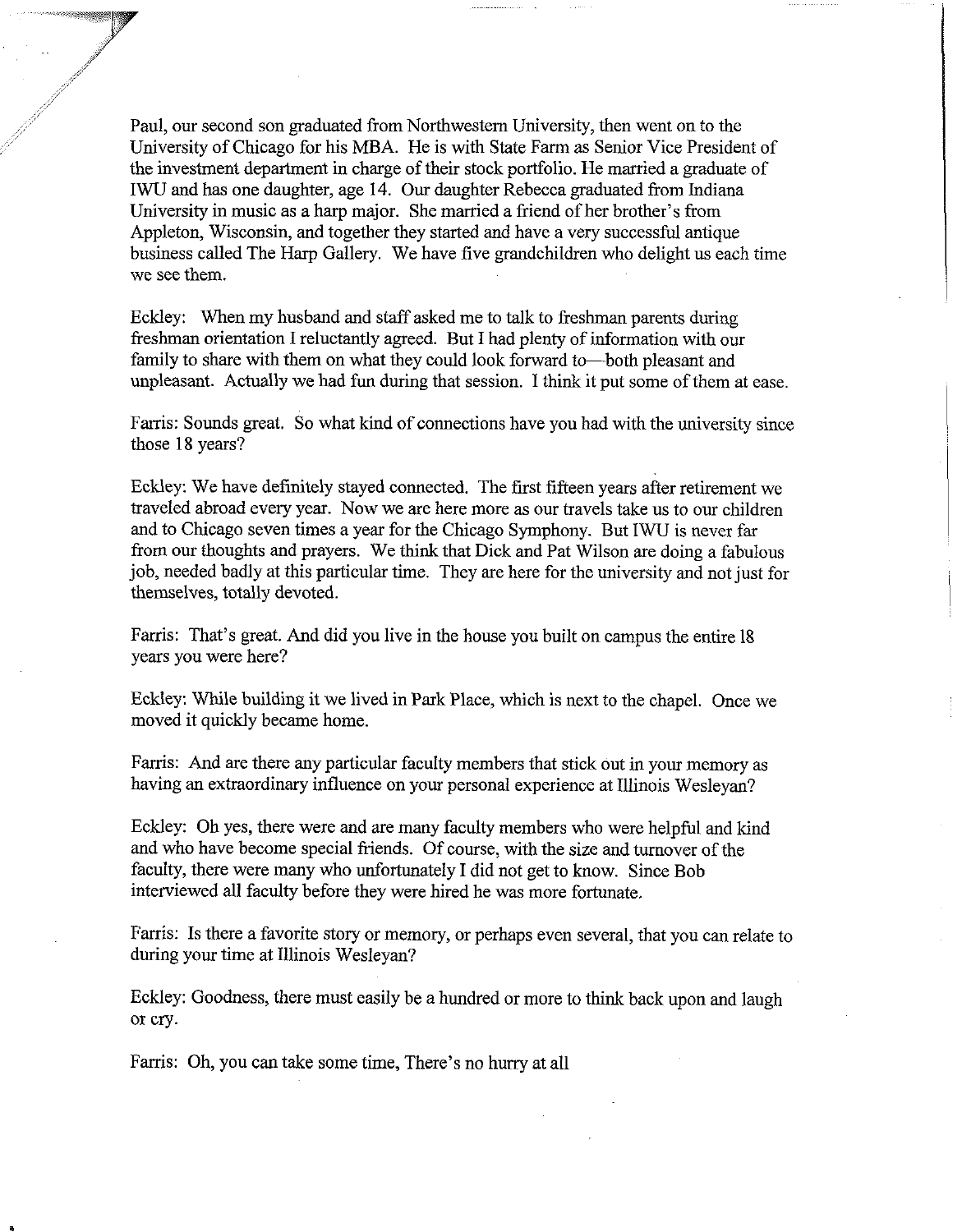Eckley: The first one that always comes to mind is about one of the first dinner parties we had. The Development staff did not know the community well so we were given two couples who definitely did not like one another. Naturally we did not understand what was going on, we just knew they were not speaking to one another and everyone left early. Of course we looked into the mattcr and were embarrassed. But what I have never been able to understand was why they could not have been courteous for just one evening, certainly recognizing that we did not know about the hate in their hearts. Hate is a terrible sin for all concerned.

One time we had a large group for dinner and Rebecca was out riding her unicycle in the vacant lot next door. She was twelve, had an accident and came in with a broken nose. She was lying on the kitchen floor bleeding and saying, "don't upset my parents, they have guests!" But of course we were called and happily there was a doctor in the group who took charge.

Another time she was taking a sewing class and on her way to model her dress she told the invited quests that she was going to win the prize of a sewing machine. Everyone stayed to await her return and were thrilled when she actually walked in with the prize. But Rebecca's favorite story is about sewing the button on the jacket of Helen Hayes who was such a famous actress. She was staying in our home over a weekend while viewing a play and teaching a class in the drama department. Each of our children have stories by the dozens that they now call their adventures. Rebecca was just here longer since she came in the **6th** grade and liked being a part of the university.

Farris: Were there other activities that you were involved in besides building the home, beautification, and entertaining and speaking to freshman parents that you can talk about?

Eckley: Yes, I thought that there should be a group formed for the women of the university. This would include not only the faculty women but the wives of the faculty and staff. It began as The IWU League and actually was successful until we left. This created many relationships and friendships that otherwise would not have happened. We had dinners and coffees, but we also raised money for small needed projects on the campus. We baked cakes and sold them to freshmen parents at freshman orientation who loved the idea as it seemed like something from home. With this money we put up drapes in needed areas, hung pictures, or gave the money for some project that faculty or staff suggested. Finally we put together two different cook books which sold like hotcakes all over the university.

I loved the time when a freshman girl arrived at our home to pick up her cake only to discover that our Siamese cat had jumped into it when it was sitting on the table by the front door. I immediately offered to bake another, but she said she had a cat and did not mind at all eating around the paw prints! Dozens and dozens of cakes were baked by the League women during those years.

Farris: Is there anything you would like to say on what the impact of your tenure at Illinois Wesleyan has had on your life.